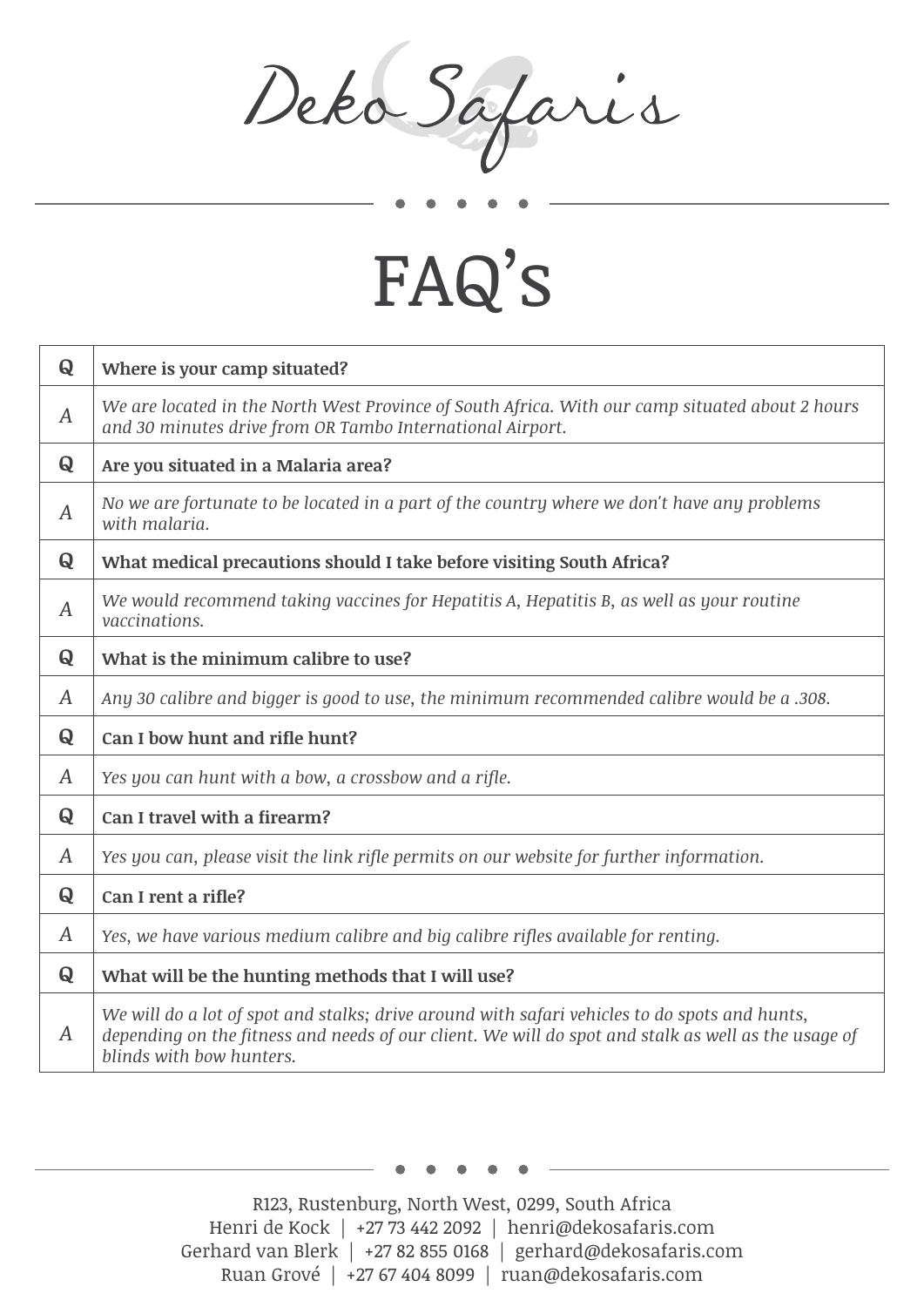Deka Safaris

## FAQ's

| Q                | What will the terrain be like?                                                                                                                                                                                                                                                                                                                                                                                                                                                                                                               |
|------------------|----------------------------------------------------------------------------------------------------------------------------------------------------------------------------------------------------------------------------------------------------------------------------------------------------------------------------------------------------------------------------------------------------------------------------------------------------------------------------------------------------------------------------------------------|
| $\boldsymbol{A}$ | There will be different variations of topography, stretching from mountains and hills with rocks, to<br>thick and medium brush to the open savannah grasslands and plains.                                                                                                                                                                                                                                                                                                                                                                   |
| Q                | What will the weather be like?                                                                                                                                                                                                                                                                                                                                                                                                                                                                                                               |
| A                | Winter months (May to July) the temperature will on average be from 55°F to 60°F. It will normally<br>be dry air with nice open sunny days and blue skies. Temperatures can vary from 30°F to 70°F with<br>some chilly and windy nights. Summer months (August to April) on average whether will be from<br>75°F to 85°F but can vary anything from 65°F to 100°F. Days can vary from open sunny days to<br>overcast days with occasional thunder showers. The heat in the summer months is more of a dry<br>heat then a wet and humid heat. |
| Q                | What is the best time of year to book my safari?                                                                                                                                                                                                                                                                                                                                                                                                                                                                                             |
| A                | Any time of year is a good time as we can hunt throughout the year. The months from March to<br>August are typically more popular, because the brush is a little less lush and the days are typically<br>cooler than the ones in the summer months                                                                                                                                                                                                                                                                                           |
| Q                | What is the payment options I can use?                                                                                                                                                                                                                                                                                                                                                                                                                                                                                                       |
| A                | All major credit cards are accepted. Cash will also be accepted both South African Rand as well as<br>the US dollar. Electronic transfers will also be accepted. Please notify your bank that you will travel<br>to South Africa before your departure in the US. Unfortunately we cannot accept cheques.                                                                                                                                                                                                                                    |
| Q                | Can I bring observers along?                                                                                                                                                                                                                                                                                                                                                                                                                                                                                                                 |
| A                | Off course you can. We have many excursions in which they can partake and they are more than<br>welcome to accompany the hunter on the hunt if they wish to do so.                                                                                                                                                                                                                                                                                                                                                                           |
| Q                | Will there be meals provided?                                                                                                                                                                                                                                                                                                                                                                                                                                                                                                                |
| $\boldsymbol{A}$ | Yes we have a professional cook that will give you various options in breakfast, lunch, dinner as<br>well as snacks throughout the day.                                                                                                                                                                                                                                                                                                                                                                                                      |